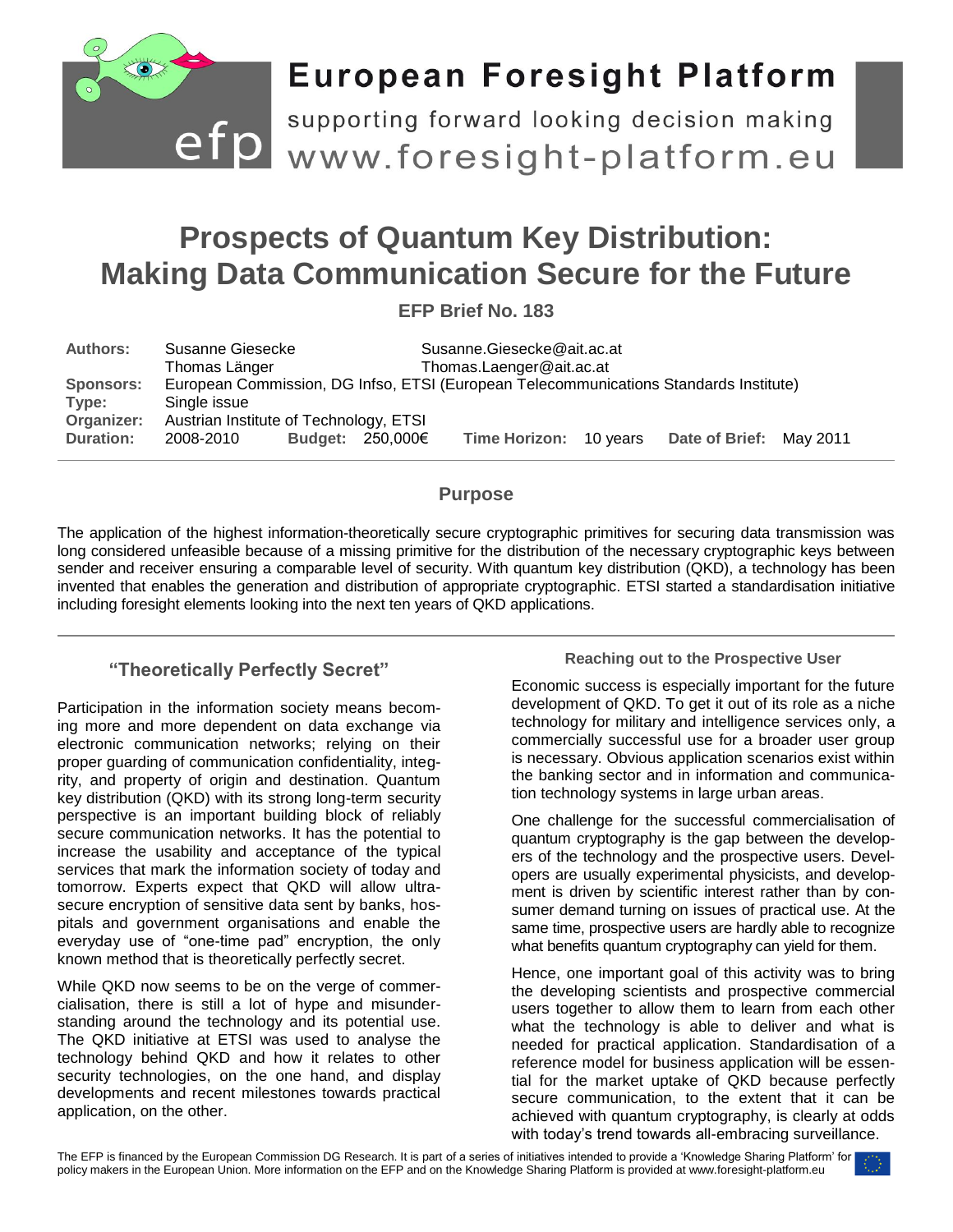### **Working with the Standardisation Group**

The work was mainly anchored in the cooperation of the Industry Specification (ISG)-QKD ETSI group on standardisation, which comprised an impressive representation of top ranking universities and other research organisations, security and telecom corporations from Europe, North America and Asia as well as start-ups. The prospects of QKD and its applications were dis-

#### **Recent Milestones**

Of all quantum technologies quantum cryptography – or more precisely quantum key distribution – is nearest to market application, say market analysts. Some companies already offer off-the-shelf market products, which have proven their reliability in several demonstration projects and field tests.

In the fall of 2007, the Geneva government used the technology provided by the Geneva-based start-up *Id Quantique* to secure the network processing voting results.

#### **Non-Technical Drivers and Inhibitors**

Although more and more businesses see the need to increase the security and reliability of their networks and have to prove this to their customers, quantum key distribution currently seems to be perceived more as a solution looking for a problem. Insiders see a chance for QKD systems today where very *sensitive to confidential information* is handled and conventional cryptography is not enough. But the majority of the corporate world cares more about compliance than being at the forefront of IT security. The QKD community has not been able to make potential customers aware that QKD is a more differentiated product than conventional security systems.

Among experts, there is quite some debate about the prospects of a *breakthrough in asymmetrical cryptosystems*. A wildcard, i.e. a short-cut innovation, might be used for factoring large numbers using either conventional computing or some kind of quantum computers. Such a development would favour the implementation of QKD-based systems for which, contrary to asymmetrical cryptosystems, there exist theoretical security proofs.

Another non-technical driver is the need for the *longterm security of data* communicated today. Many organisations must rely on the confidentiality of data once transmitted over a long period of time. QKDbased systems have an advantage over conventional cryptography systems in achieving perfect forward security in the long run, which means that QKD is the only available technology where future security can be guaranteed already today.

cussed in consecutive group settings every six months over a two-year period as well as in single and group interviews with these and additional QKD experts. This approach was complemented by desk research of scientific literature, by bibliometric research and by a worldcafé-like setting with participants from the standardisation group and additional stakeholders to assess future prospects and the drivers and inhibitors for their realisation.

Within the SwissQuantum project, a quantum key distribution network connecting the *European Organization for Nuclear Research (CERN)*, *University of Geneva (UNIGE)* and the *Engineering School of Geneva (HE-PIA)* has been designed and deployed to demonstrate the reliability and robustness of QKD technology for encryption over metropolitan area networks (MAN; [http://www.swissquantum.com/\)](http://www.swissquantum.com/).

The first QKD network in Japan was launched in October 2010 as a live demonstration of an operational quantum key distribution network in the Tokyo metropolitan area.

As in the case of classical cryptography in its beginnings, one of the most important drivers of QKD in the civil sector is definitely the *telecom industry*. One inhibitor is the *cost of the products and infrastructure*, which exceeds that of conventional security systems by several times. Yet, for the network of a bank connecting to its sites, the cost factor might not be the most prevalent one. Thus, until QKD is widely deployed in networks of carriers, there is at least a very specialized low volume market for *point-to-point* QKD links for data centres and for distributed clustered computing environments. These systems are deployed by institutions like banks, ministries or various kinds of security agencies.

The commercial development of QKD can be expected to resemble the market uptake of classical cryptography. Note that the markets in question are not necessarily "free markets" since they are highly regulated in some institutional contexts. Accordingly, the first target market for classical cryptography was the *government market*, primarily armed forces and some research organisations. Consecutive phases are indicated in Figure 1.

QKD is presently in the first phase. Experts believe that sooner or later the costs will decline. To overcome the inhibitors described, the QKD community has to convince their sceptics of the benefits of QKD and that there are specific areas of application in conventional cryptographic systems. In the commercial sector, for instance banking, most systems have yet to be protected even by conventional cryptography, so it will be even more of a challenge to convince chief executives and other professionals to take a step beyond the systems commonly available today and embrace the advantages of QKD for cryptographic key exchange.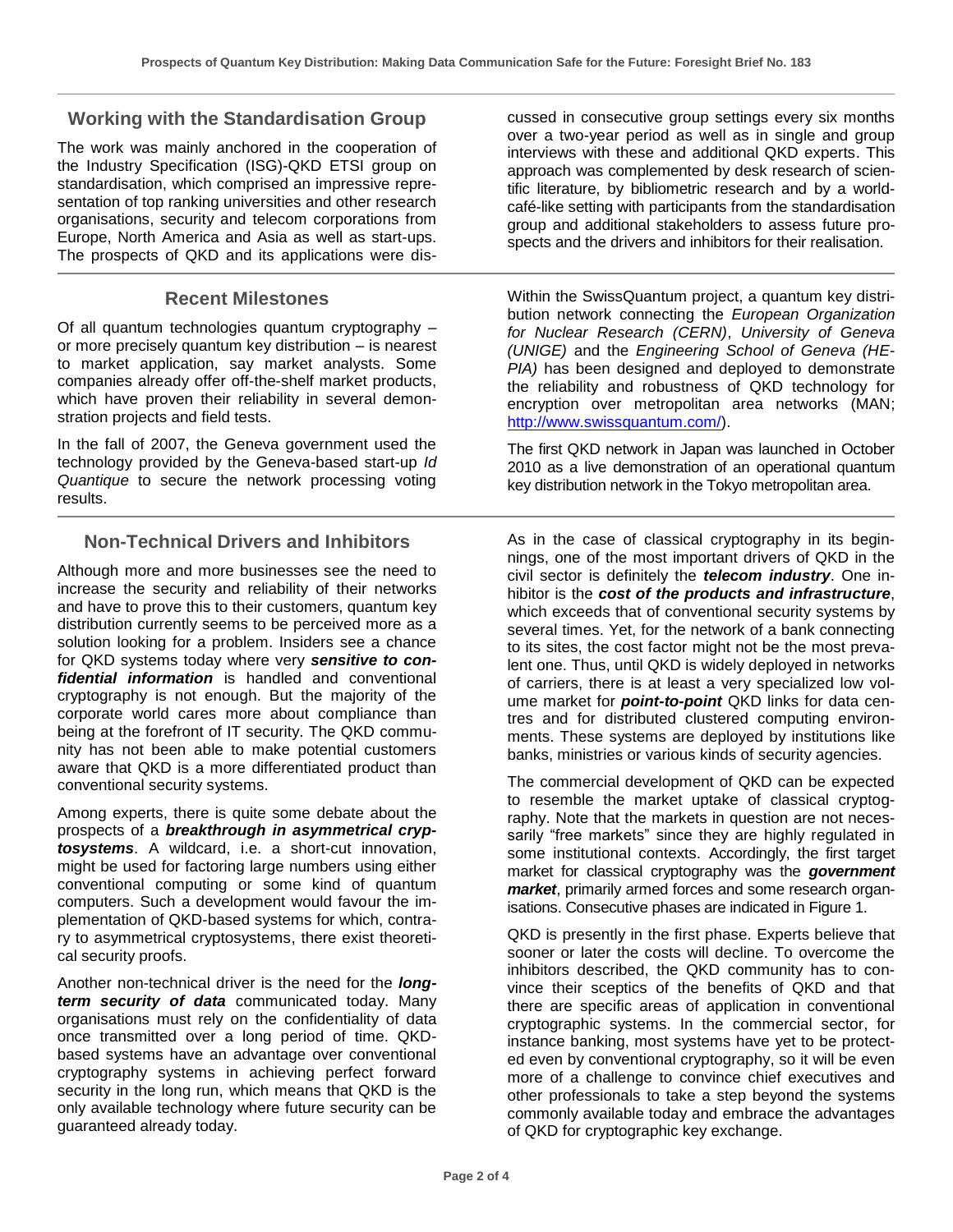| <b>Market actors most intery to adapt the technology</b> |                                                                                                                                                                                                                      |  |  |  |  |  |
|----------------------------------------------------------|----------------------------------------------------------------------------------------------------------------------------------------------------------------------------------------------------------------------|--|--|--|--|--|
| Phase 1                                                  | Government, armed forces & research institutes,<br>early adopters                                                                                                                                                    |  |  |  |  |  |
| Phase 2                                                  | Large financial institutions & foreign embassies.                                                                                                                                                                    |  |  |  |  |  |
| Phase 3                                                  | Medium-sized financial institutions, airport control,<br>police & gaming houses.                                                                                                                                     |  |  |  |  |  |
| Phase 4                                                  | Public utilities & local council/state offices.                                                                                                                                                                      |  |  |  |  |  |
| Phase 5                                                  | Large organisations using sophisticated data-<br>bases, such as data miners and data ware-<br>houses. Companies that need to protect confiden-<br>tial customer information, e.g. large accountancy<br>or law firms. |  |  |  |  |  |

**Market actors most likely to adapt the technology**

Figure 1: Market uptake of QKD

#### **Technical Drivers and Inhibitors**

One additional driver of costs is the limited *bit rate*. The secure key bit rate today ranges between a few kilobits to one megabit per second. But not only the bit rate has to be extended to make QKD more attractive, so has the *distance*. For most systems in operation today, 50 to 100 kilometres is about the maximum viable distance. At longer distances, random noise continuously degrades the photon stream, which at about 200 kilometres reduces the bit rate to an impractical level of a few bits of secret key per second. Here technical advances in the typical components used in QKD systems are in order to increase rate and distance in specific Metropolitan Area Network (MAN) applications to more competitive levels: efficient photon sources and detectors as well as less lossy fibres.

Another practical limitation of QKD is the fact that QKD today only works between terminals directly connected to each other. The only way to achieve a key distribution system with the highest security level typical of QKD in a networking environment and at greater dis-

#### **Use Cases**

The main QKD application is the sharing of very long keys between two remote parties, where the objective is to secure confidentiality and authenticity in subsequent communications. In the near to mid-term future, specifc applications of QKD will most likely depend on at what point in the network it will come into play. In its work on increasing trust in IT networks through QKD, the ETSI ISG-QKD documents a number of use cases for future application.

**Offsite Backup/Business Continuity:** To assure business continuity, a company or organisation has decided to add a backup site to their network and regularly perform a remote backup of the primary site. In case of data loss at the primary site, data is recovered from the secondary site. For protection against major disaster, the secondary site can be equipped and configured to assume control and fully take over operations. As strict tances is to add *quantum repeaters* to regenerate the quantum bits. This is where innovation on the technology side is needed. Such repeaters that can be considered technically absolutely secure are still under development, for instance, at Geneva University.

Compatibility with existing security system is a crucial factor for the commercial prospects of QKD products. More compatibility and thus a broader range of options for implementation could be achieved by further *miniaturisation*. Small size and optimised functionality in optical fibre or through free space can be expected to improve market opportunities. Compatibility is key because one thing is for sure: existing markets have to be conquered that recognise QKD as a valuable add on. QKD has to be integrated as a system, not in parts or components.

User discontent could become an additional driver of QKD: end users complain that much of the software and hardware currently available from conventional cryptography is not very *user-friendly* and frequently not compatible with corporate IT systems. The large number of providers on the market right now also reduces profitability. Those factors could be beneficial to QKD developers and sellers because IT support personnel may show less resistance towards adopting new technologies.

Two information issues, however, need to be solved before a new technology like QKD can be adopted, for example, by large corporations. First, QKD sellers have to be aware of the *decision making hierarchy* in such organisations. Even if CEOs support new IT solutions, internal IT support might not simply embrace such decisions (and vice versa). The second issue is that in most organisations, even in big financial or insurance companies, there most likely will not be a cryptographer among the staff. An average size bank has an information security officer who reads information on the Internet but is not capable of judging whether QKD is secure or is even better than other key distribution systems. They follow best practices.

confidentiality of data is required, an encryption system is mandatory. In this case, a QKD link encryptor can be used: the cryptographic keys are generated and exchanged between the primary and secondary site, using a QKD link, and fed into a link encryptor, which uses a symmetrical block or steam cipher to encrypt traffic on an Ethernet or Fibre Channel link.

**Enterprise Metropolitan Area Network (MAN):** The enterprise or government agency requires a high level of confidentiality, integrity and authenticity of its communication system. Therefore a dedicated security system is mandatory. The single network connections between the sites are secured with QKD link encryptors. The cryptographic keys, which are continuously generated by the QKD links, are fed into link encryptors using a symmetrical block or steam cipher for transparent traffic encryption on an Ethernet or Fibre Channel link. The entire traffic

**For more information visit the website and subscribe to the mailing list at www.foresight-platform.eu**